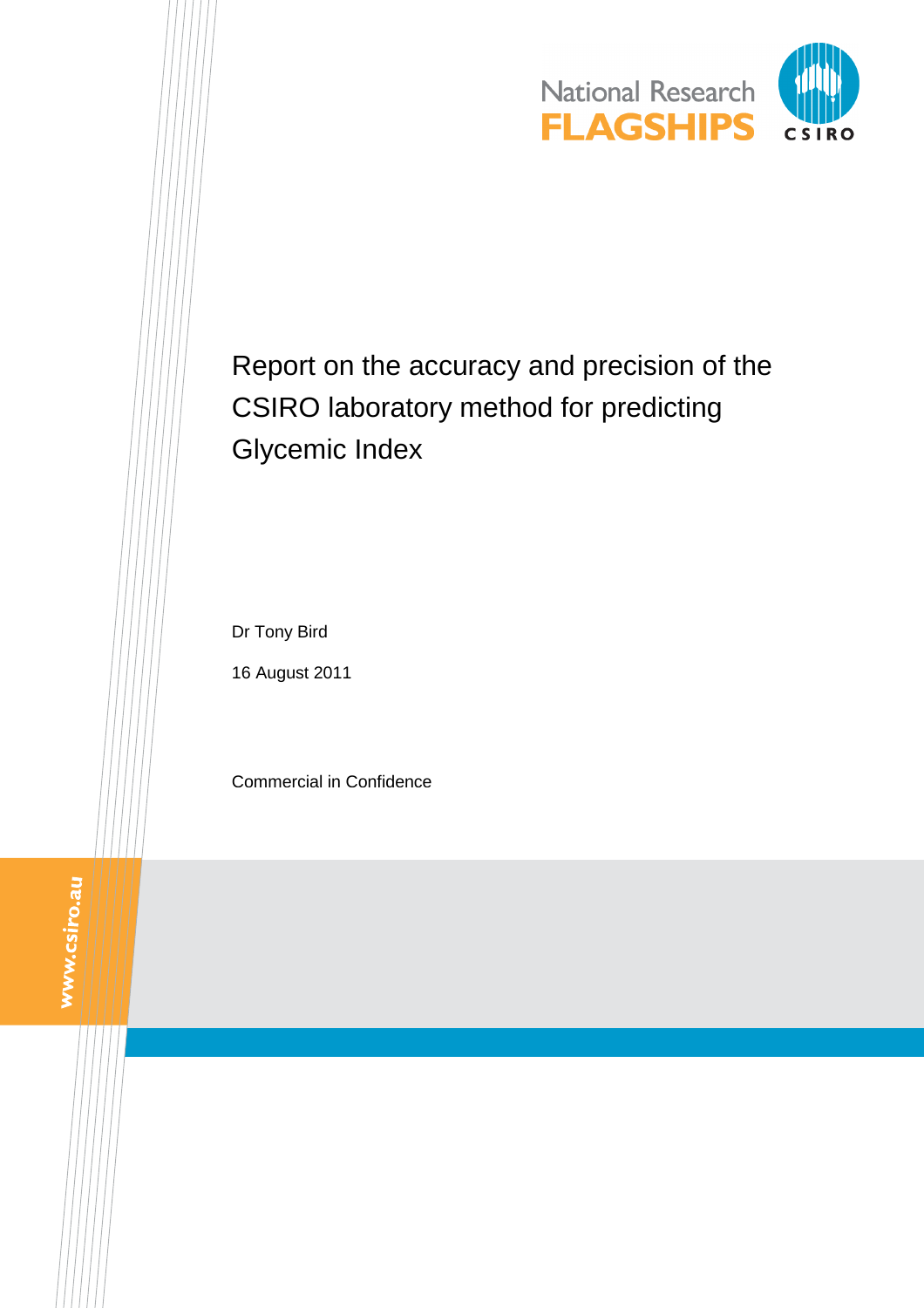Enquiries should be addressed to:

Dr Tony Bird Principal Research Scientist and Research Group Leader

Preclinical and Clinical Health Substantiation

(08) 8303 8902

Tony.Bird@csiro.au

#### **Copyright and Disclaimer**

© 2011 CSIRO To the extent permitted by law, all rights are reserved and no part of this publication covered by copyright may be reproduced or copied in any form or by any means except with the written permission of CSIRO.

#### **Important Disclaimer**

CSIRO advises that the information contained in this publication comprises general statements based on scientific research. The reader is advised and needs to be aware that such information may be incomplete or unable to be used in any specific situation. No reliance or actions must therefore be made on that information without seeking prior expert professional, scientific and technical advice. To the extent permitted by law, CSIRO (including its employees and consultants) excludes all liability to any person for any consequences, including but not limited to all losses, damages, costs, expenses and any other compensation, arising directly or indirectly from using this publication (in part or in whole) and any information or material contained in it.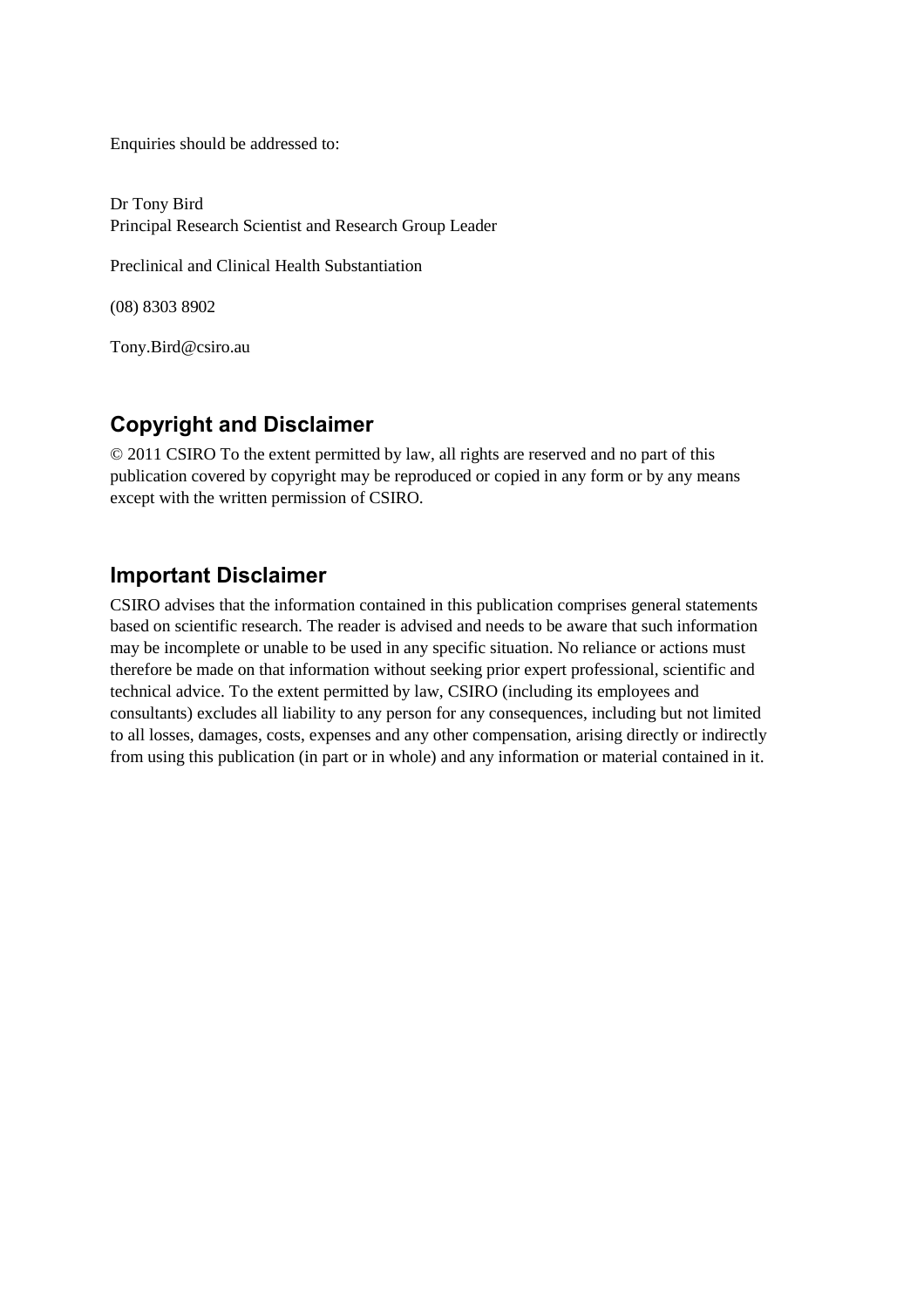## **Contents**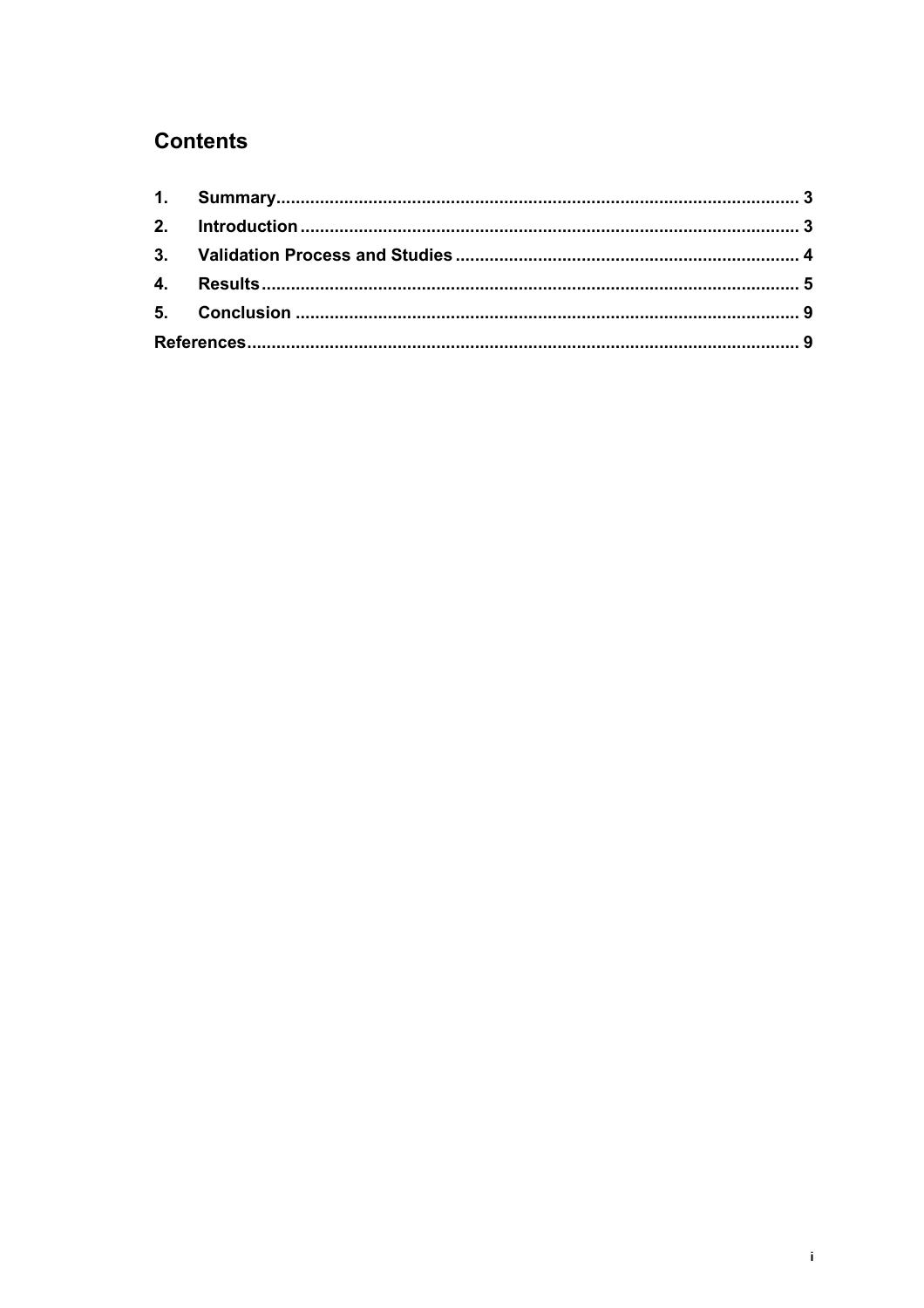## **List of Figures**

## **List of Tables**

| Table 1 |                                                                           |
|---------|---------------------------------------------------------------------------|
| Table 2 | Between-assay precision estimates for the in vitro GI assay instrument  8 |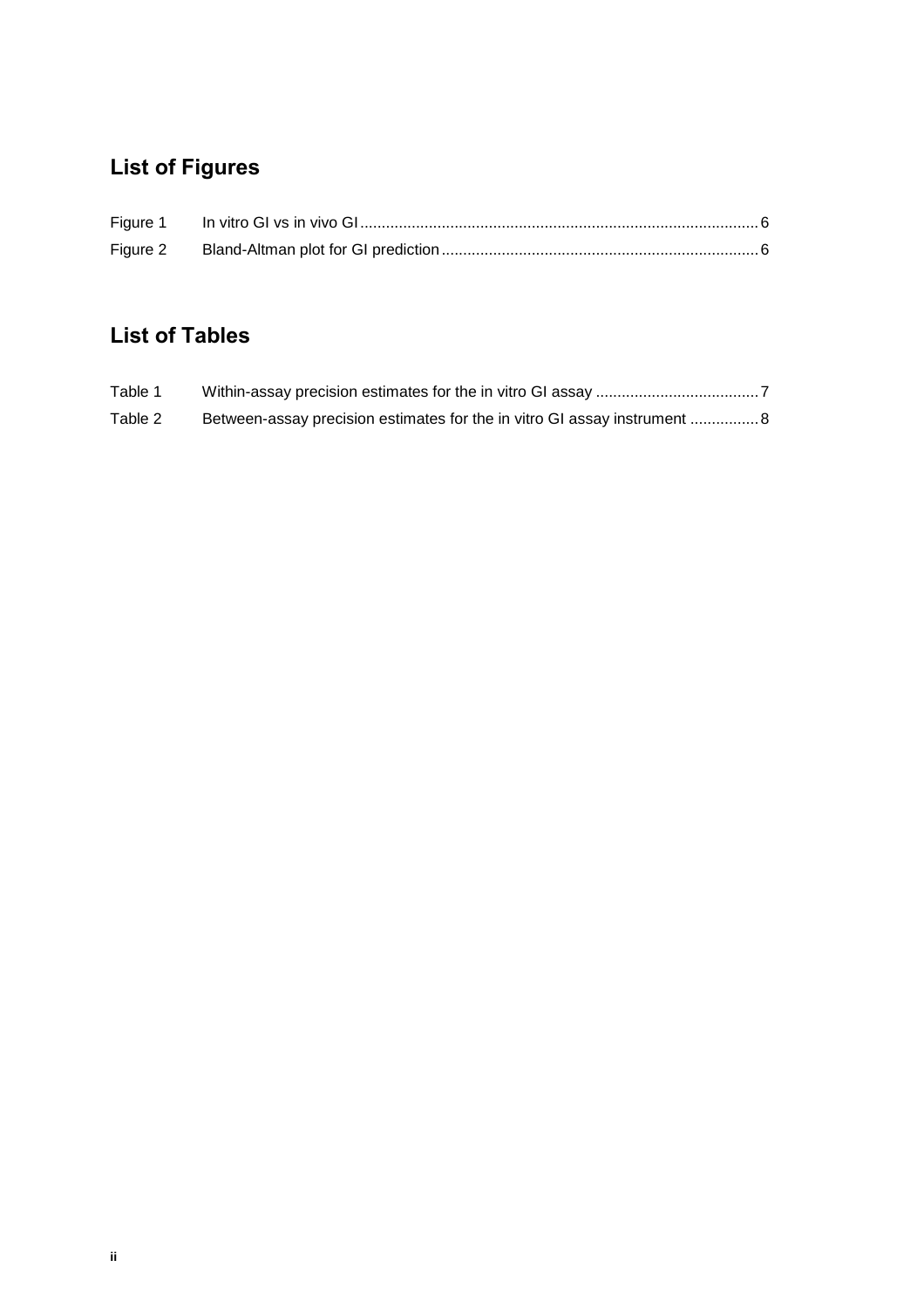#### <span id="page-4-0"></span>**1. SUMMARY**

The CSIRO in vitro assay for predicting glycemic index is accurate, robust and precise, with both high repeatability and reproducibility. A large variety of foods, including commercially processed products, have been tested and the results correlate very closely with values obtained in human studies using standardised in vivo testing protocols. Also, classification accuracy is consistent with that achieved by human studies. Statistical analyses demonstrate that the methodology yields GI values which are essentially no different from those obtained using the human (in vivo) testing procedure.

#### <span id="page-4-1"></span>**2. INTRODUCTION**

The Glycemic Index (GI) is a physiological construct which ranks foods according to their ability to raise blood glucose concentration. As such, determination of the GI of a food item or mixed meal involves testing in humans. However, this approach is laborious, slow and expensive. It is especially unsuited to product development, quality assurance and research purposes which require reasonably precise, high throughput, rapid assays. Indeed, even under the most stringent testing conditions the in vivo GI method lacks the necessary discriminatory power to discern subtle differences in carbohydrate digestibility between test foods. Accordingly, this approach is not at all suitable for product development.

To overcome the practical limitations as well as ethical constraints of conventional GI testing, CSIRO Food Futures Flagship developed a laboratory-based method that allows for rapid prediction of the GI of foods. The in vitro assay in essence models the process of food digestion as typically occurs in the upper gastrointestinal tract of healthy people (Bird, Usher, Klingner, Topping and Morell, unpublished data). More recently, CSIRO Food Futures Flagship automated the method for rapid prediction of GI values for foods. The prototype instrument is based on a modular design that features a central rectangular, temperature-controlled chamber constructed of stainless steel and Perspex. The chamber houses a carousel that holds multiple disposable reaction vessels. The reaction system involves a series of incubations, at physiological pH and temperature that essentially mimics the buccal, gastric and pancreatic phases of food digestion. Protein, fat and starch are sequentially hydrolysed using a combination of hydrolytic enzymes. Representative samples of foods, in a form in which they are normally consumed, are prepared for testing by chopping them using an automated mechanical device. The predicted GI of the sample is calculated as the percentage of available carbohydrate converted to glucose and released during the time course of the incubation. For certain foods an algorithm is applied to improve the predictive power of the assay. Reference foods are included in each assay run for quality control.

The new method offers considerable potential for expediting development of healthier foods and food ingredients, including nutritionally enhanced cereal products and low digestibility starches.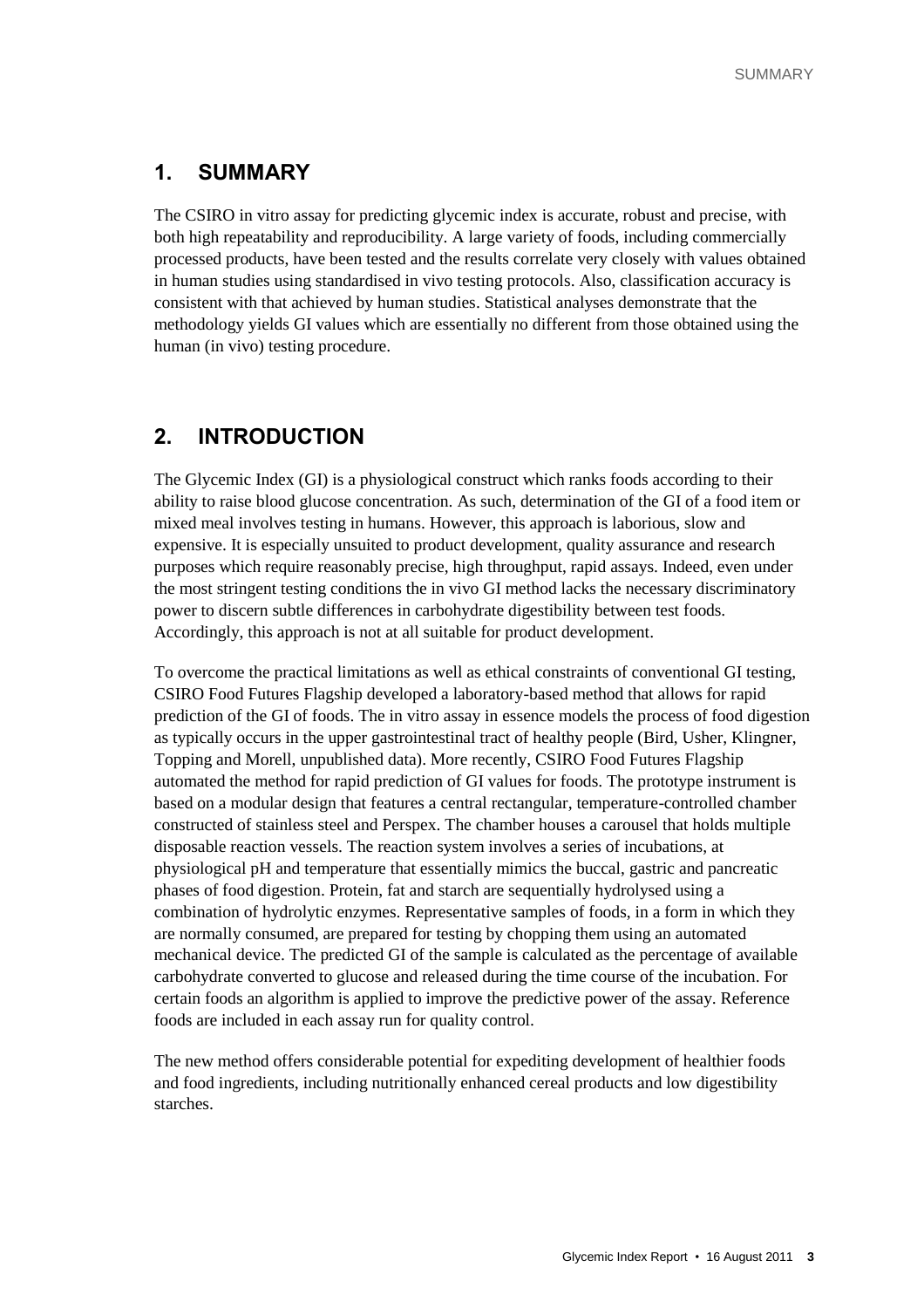### <span id="page-5-0"></span>**3. VALIDATION PROCESS AND STUDIES**

A preliminary assessment against in vivo GI values available in public databases for foods of the same description (Foster-Powell et al., 2002) indicates that the CSIRO method generated results which were similar to those obtained in vivo. An extensive, systematic validation strategy to objectively substantiate the predictive accuracy and reliability of the in vitro procedure was then implemented and a large number of foods comprising a broad range of GI values and food types have been tested to date. Briefly, in vivo and in vitro testing on identical samples was conducted on more than 30 different foods. The foods were selected on the basis that they encompassed as wide a range of GI values as possible and that all the major food type categories were included. Whereas the majority of foods tested were shelf-stable products manufactured by large commercial concerns, a number of staple starchy foods which had to be cooked first before testing were also included. The foods were representative of the type of starchy foods commonly eaten in many industrialised countries and that would meet the requirements for GI testing. Foods containing minimal carbohydrate content were not included in the studies. The GI of each of the reference foods was established using standardised testing procedures (Standards Australia, 2007; International Standards Organisation, 2010) and the studies were performed by trained staff at the CSIRO Clinical Research Unit (Adelaide, South Australia) and the International Diabetes Institute (Caulfield, Victoria). For in vitro GI testing, duplicate samples of reference foods essentially identical to those tested in vivo were used. Appropriate statistical methodology was applied to establish the precision and accuracy of the CSIRO instrument.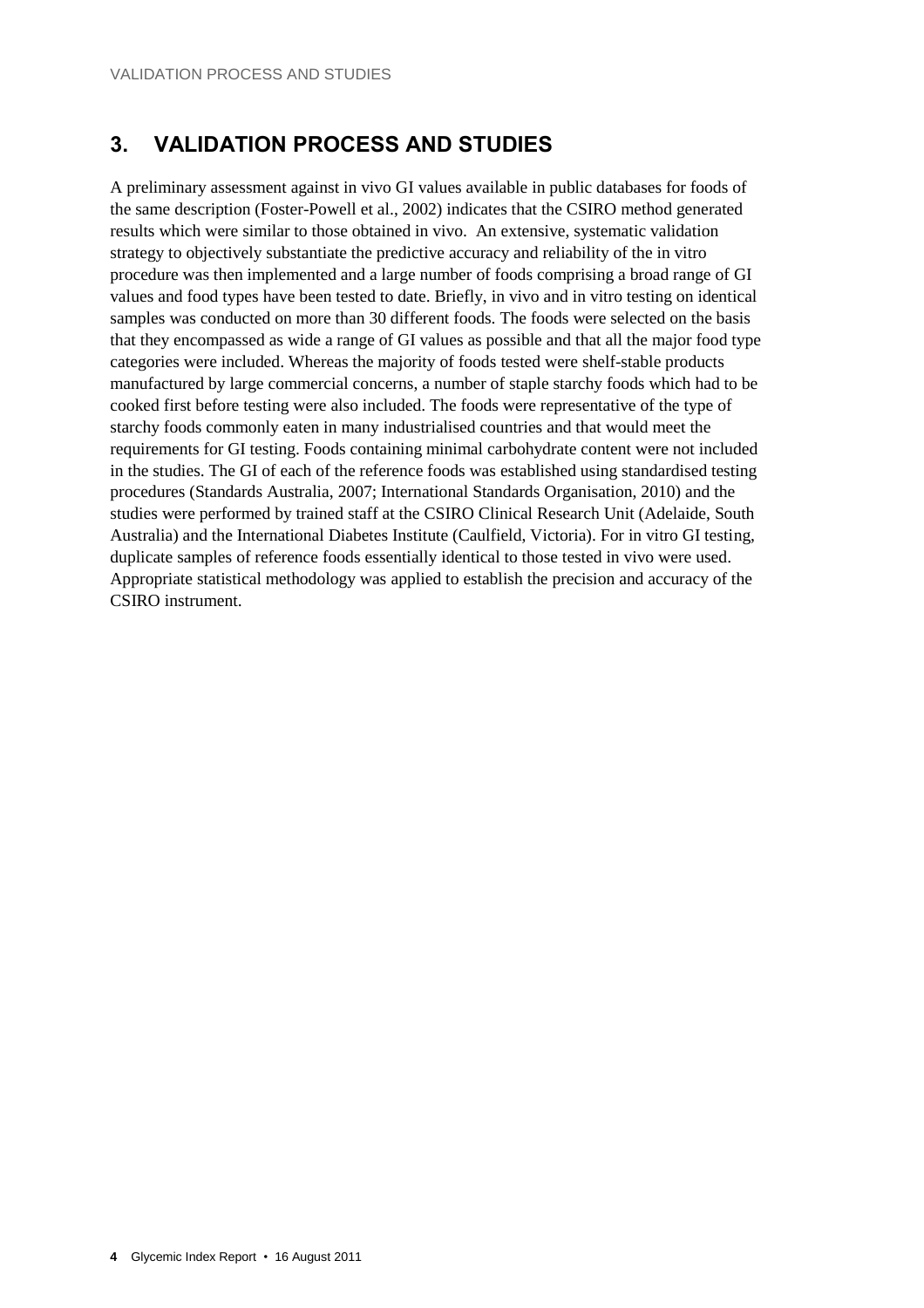#### <span id="page-6-0"></span>**4. RESULTS**

Validation studies have shown that the in vitro assay has high predictive power:

- Correlation analysis showed that there is a strong relationship between predicted and "true" GI values for the large dataset comprising a wide diversity of food types  $(r^2>0.8; n = 30;$  see Figure 1).
- For foods tested to date all GI values were within  $\pm$  17 GI units of the corresponding reference (in vivo) values (see Figure 2).
- More than 80% of foods tested were within  $\pm$  10 GI units and about 55% were within  $\pm$  5 GI units of the corresponding reference values.

Variation in repeated measurements on the same foods using the in vitro method is minor, especially in comparison to the in vivo technique:

- The assay is precise it has both high repeatability and reproducibility (see Table 1 and 2, respectively).
- Repeatability (within assay precision; intra-assay variability) was excellent especially for homogeneous samples ( $CV \sim 2\%$  for homogeneous foods,  $CV \sim 5\%$  for most heterogeneous foods; Table1).
- Assay reproducibility was also very good (see Table 2). The mean inter-assay CV was 4% and ranged from 2.2% to 10.0% (based on an average of three repeated assays for a total of 19 different test foods).
- Understandably, precision was lower for certain heterogeneous foods. This is largely a consequence of sampling error. Triplicate determinations can be used to improve assay precision if necessary.
- The in vitro assay is an order of magnitude more precise than the in vivo procedure for GI determination (which has a CV of approximately 30%).

The results correlate well with values obtained in humans for the full range of food products that were tested. Classification accuracy for the method was also high, as was precision. The performance parameters of the assay are acceptable given the multiplicity of factors that potentially contribute to analytical error, the small sample size in particular, and the variation and hence imprecision inherent in the reference values derived using the in vivo procedure.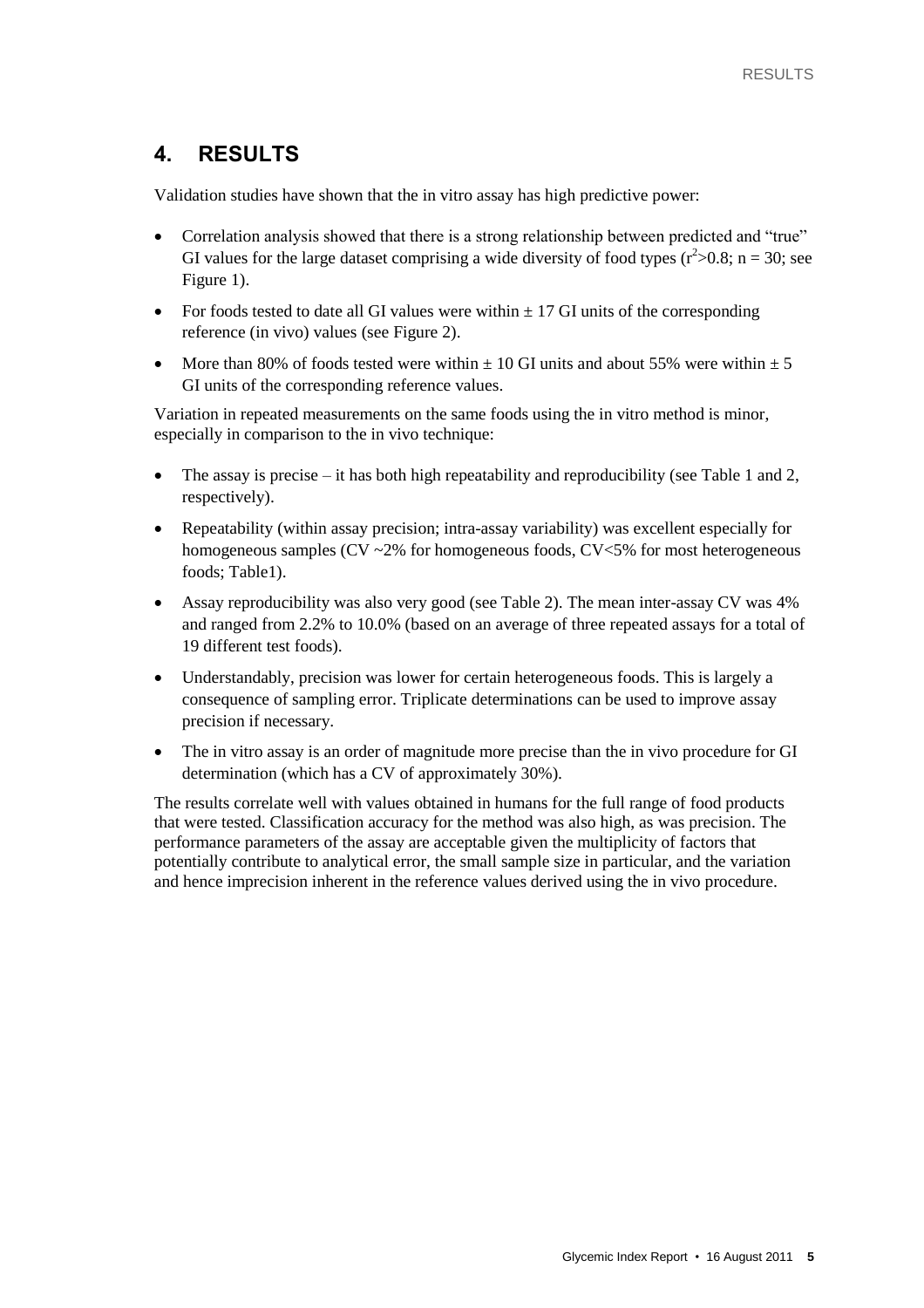

#### <span id="page-7-0"></span>**Figure 1 In vitro GI vs in vivo GI**

#### <span id="page-7-1"></span>**Figure 2 Bland-Altman plot for GI prediction**

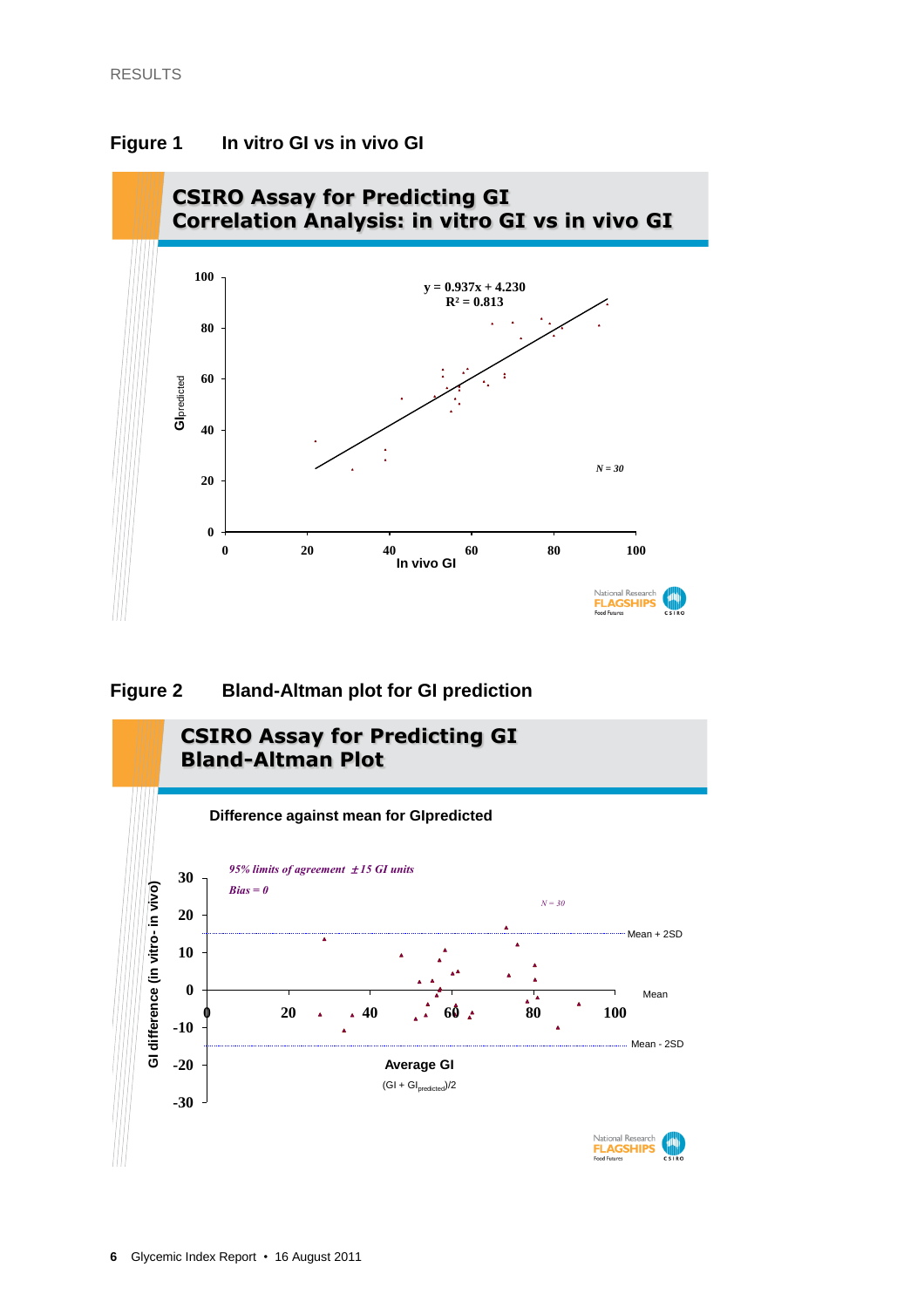| <b>Food Group</b>        | <b>Product</b>       | <b>Mean</b> | Intra-assay                     | Range     |  |
|--------------------------|----------------------|-------------|---------------------------------|-----------|--|
|                          |                      | Gl          | CV <sup>2</sup>                 |           |  |
|                          |                      |             |                                 |           |  |
| <b>Breakfast Cereals</b> | <b>Flaked cereal</b> | 74          | 1.5                             | 73-76     |  |
|                          | Processed wheat bran | 26          | 1.8                             | $26 - 27$ |  |
|                          | Flaked cereal        | 59          | 3.2                             | 57-62     |  |
|                          | Muesli               | 53          | 3.3                             | 50-55     |  |
|                          |                      |             |                                 |           |  |
| <b>Biscuit</b><br>न -    | Rice cake            | 85<br>.     | 1.6<br>$\overline{\phantom{a}}$ | 82-86     |  |

#### <span id="page-8-0"></span>**Table 1 Within-assay precision estimates for the in vitro GI assay<sup>1</sup>**

1 Average of 8 values for GI measured on the one occasion for 5 reference foods*.* 

<sup>2</sup>Intra-assay coefficient of variation based on  $n = 8$  replicates.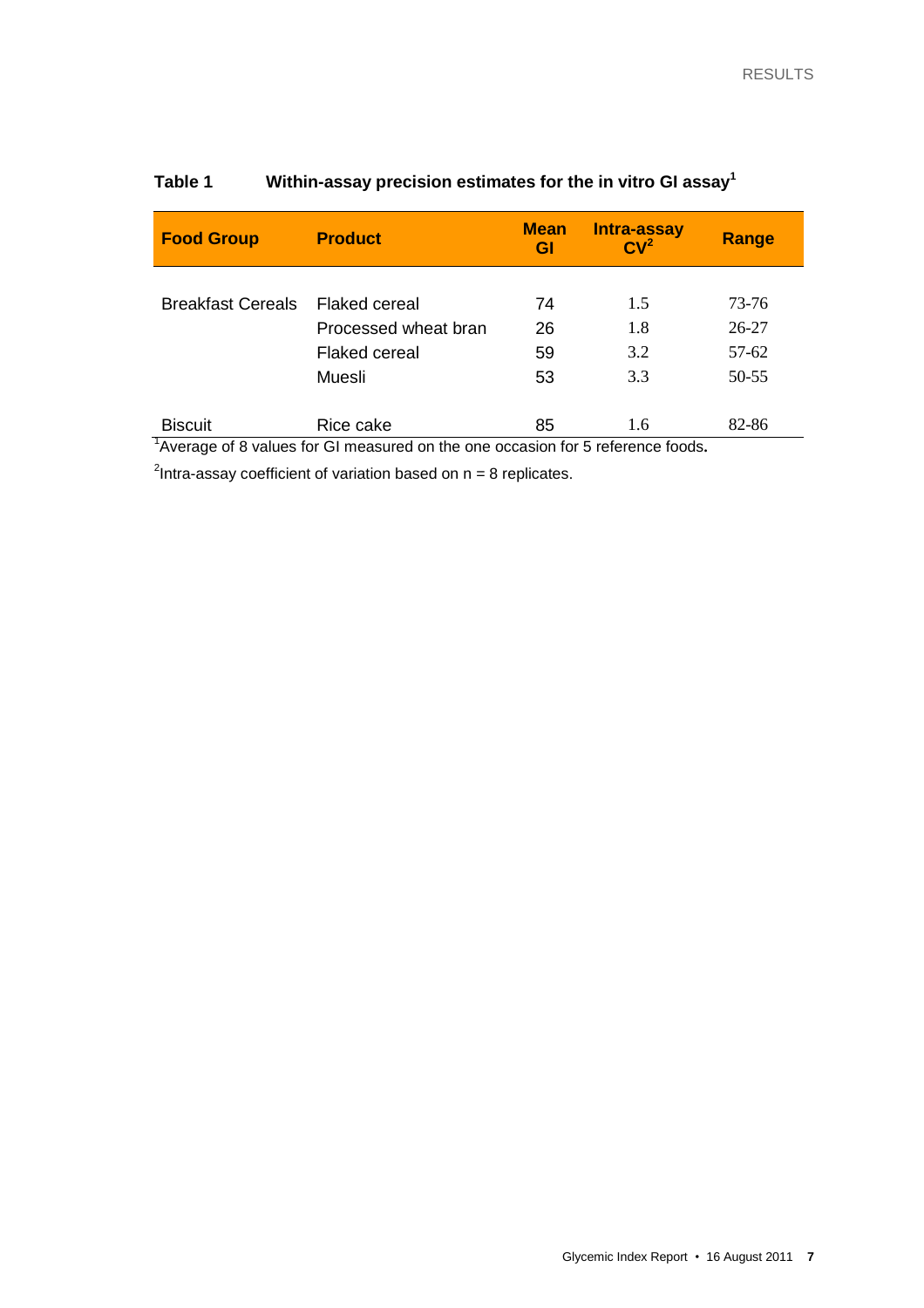| <b>Food Group</b>          | <b>Product</b>       | GI<br>(predicted) | SEM <sup>1</sup> | <b>RSD</b><br>$(\%)^2$ |
|----------------------------|----------------------|-------------------|------------------|------------------------|
|                            |                      |                   |                  |                        |
| <b>Breakfast Cereals</b>   | <b>Flaked cereal</b> | 82                | 1                | 2.2                    |
|                            | Wheat bran           | 46                | 1                | 2.2                    |
|                            | Flaked, high sugar   | 51                | 1                | 3.8                    |
| <b>Bread</b>               | Wholegrain rye       | 79                | $\overline{2}$   | 4.4                    |
|                            | Wholemeal wheat      | 80                | 1                | 2.4                    |
| <b>Biscuit</b>             | Rice cake            | 87                | $\mathbf 1$      | 2.5                    |
|                            | Shortbread biscuit   | 62                | 1                | 2.2                    |
|                            | Oatmeal biscuit      | 49                | $\overline{2}$   | 6.0                    |
| <b>Snack bar</b>           | Fruit bar            | 46                | $\overline{2}$   | 8.8                    |
|                            | Muesli bar           | 90                | 4                | 6.1                    |
| <b>Snack foods</b>         | Savoury product      | 72                | 1                | 4.0                    |
| <b>Beans &amp; legumes</b> | Canned beans         | 59                | $\overline{2}$   | 7.5                    |
| <b>Pasta</b>               | Thin spaghetti       | 61                | 1                | 4.1                    |
| <b>Rice</b>                | White rice variety   | 80                | $\overline{2}$   | 3.9                    |
|                            | White rice variety   | 59                | 0                | 0.4                    |
| <b>Dried Fruit</b>         | <b>Sultanas</b>      | 44                | 1                | 2.9                    |

#### <span id="page-9-0"></span>**Table 2 Between-assay precision estimates for the in vitro GI assay instrument**

**1** SEM, standard error of the mean*.*

<sup>2</sup>Residual standard deviation (inter-assay coefficient of variation) is based on between 2 to 3 determinations for each food; individual values used in the calculations are the mean of duplicate determinations.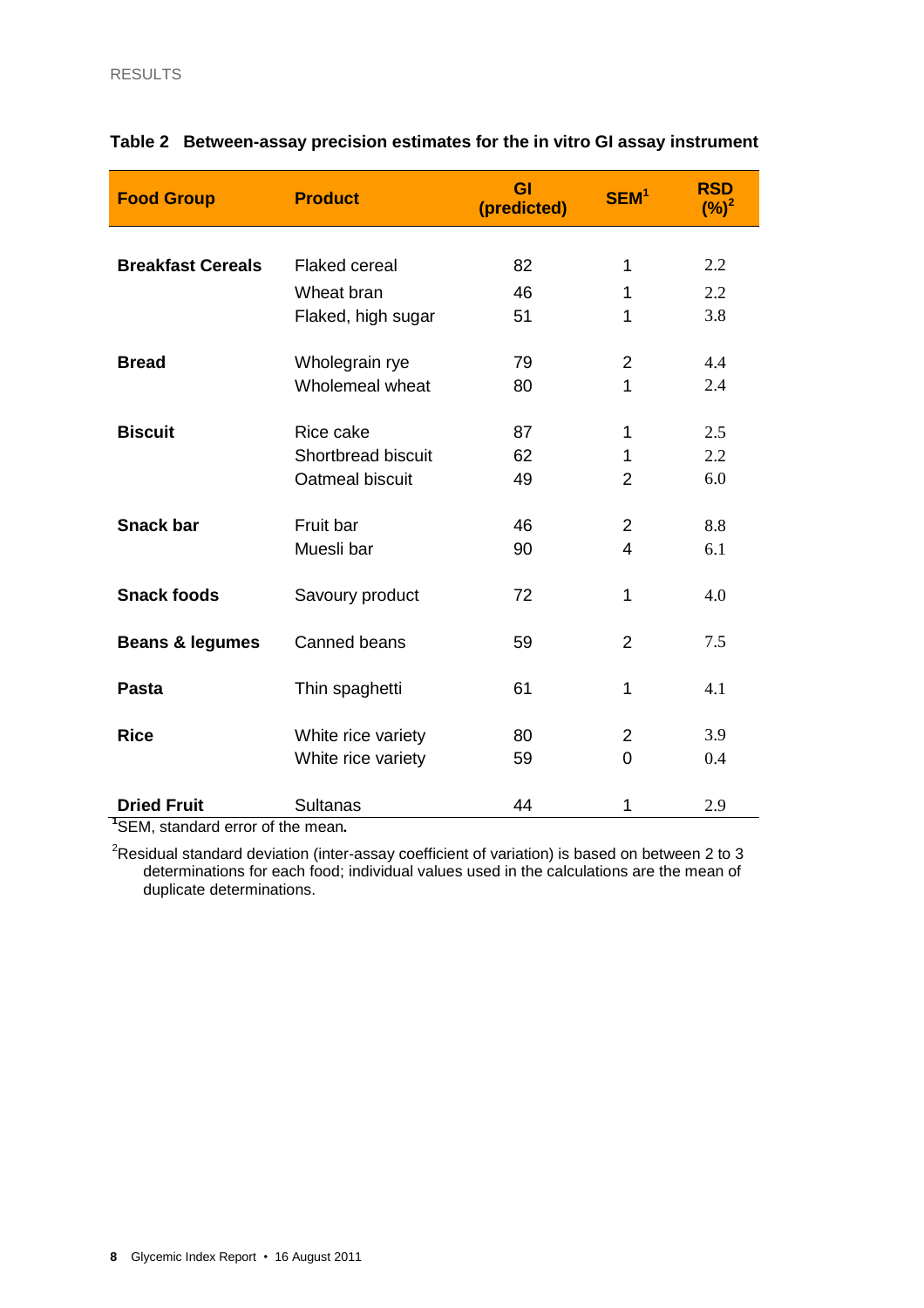### <span id="page-10-0"></span>**5. CONCLUSION**

The CSIRO in vitro method enables the rapid, reliable and accurate prediction of GI of foods and provides a cheaper and much more precise option to testing in humans. Statistical analyses of the results produced by this method demonstrate close agreement with the corresponding results obtained using the very best testing methods in humans.

This low-cost predictive method offers significant potential for reformulating existing food products and accelerating development of new foods and food ingredients likely to improve the metabolic health and wellbeing of consumers.

#### <span id="page-10-1"></span>**REFERENCES**

Foster-Powell K; Holt SHA; Brand-Miller JC (2002). International table of glycemic index and glycemic load values. Am. J Clin. Nutr 76: 5-56.

International Standards Organisation (2010). Food products – Determination of the glycaemic index (GI) and recommendation for food classification. ISO/FDIS 26642:2010(E).

Standards Australia (2007) Glycemic index of foods. AS 4694-2007.